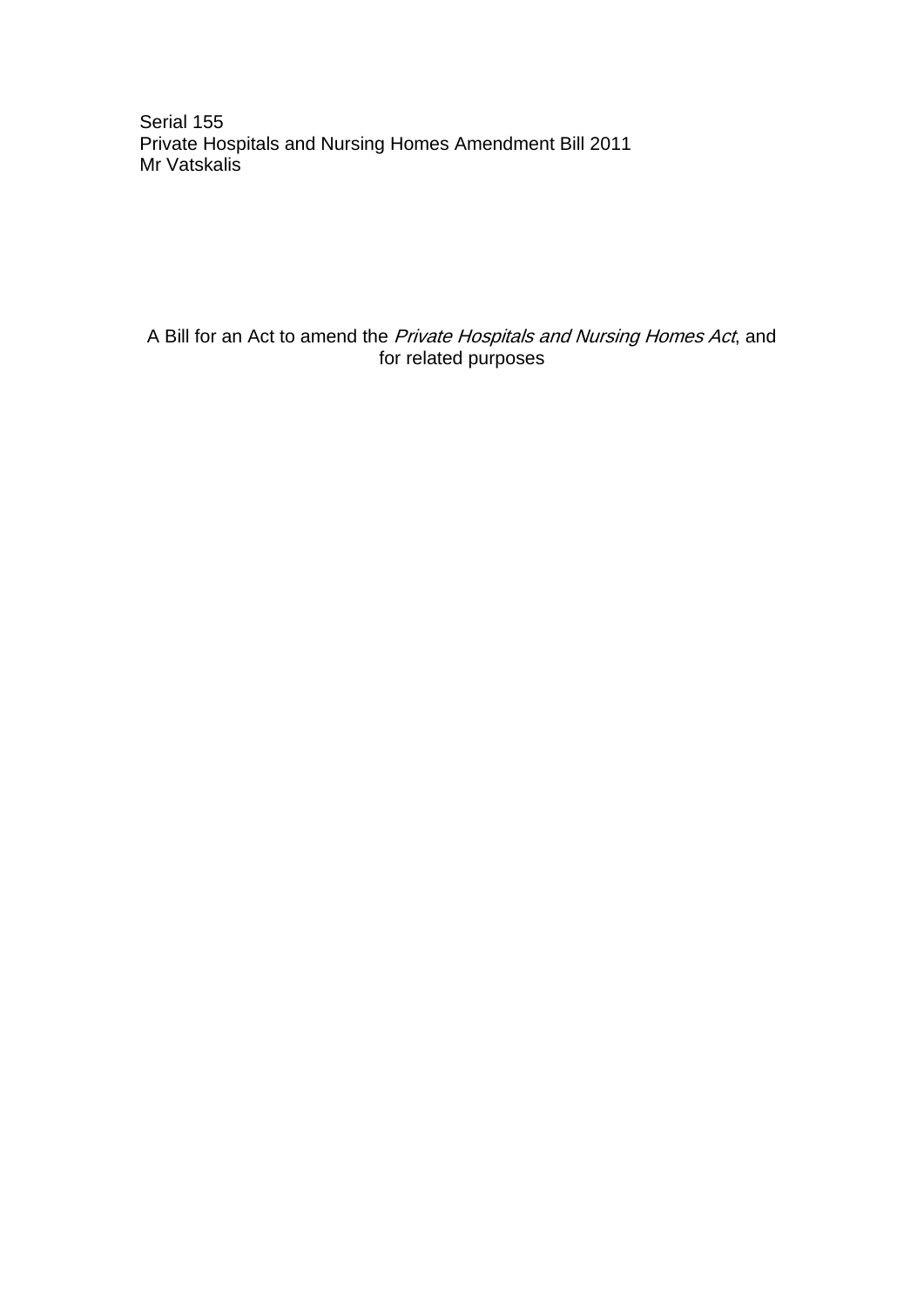# NORTHERN TERRITORY OF AUSTRALIA

# PRIVATE HOSPITALS AND NURSING HOMES AMENDMENT ACT 2011

Act No. [ ] of 2011 \_\_\_\_\_\_\_\_\_\_\_\_\_\_\_\_\_\_\_\_

\_\_\_\_\_\_\_\_\_\_\_\_\_\_\_\_\_\_\_\_

# Table of provisions

| Part 1                        | <b>Preliminary matters</b>                                                                                                                                                                                                      |
|-------------------------------|---------------------------------------------------------------------------------------------------------------------------------------------------------------------------------------------------------------------------------|
| 1                             |                                                                                                                                                                                                                                 |
| Part 2                        | Amendment of Private Hospitals and<br><b>Nursing Homes Act</b>                                                                                                                                                                  |
| $\overline{2}$<br>3<br>4<br>5 | Object of Act<br>3                                                                                                                                                                                                              |
| 6<br>7                        | 4A<br>Meaning of <i>private hospital</i><br>4B<br>Application of Criminal Code                                                                                                                                                  |
| 8                             | Offences relating to conduct of private hospital<br>6                                                                                                                                                                           |
| 9<br>10<br>11                 |                                                                                                                                                                                                                                 |
| 12                            | 13<br>Duration and renewal of licence<br>Replacement or acting appointment of manager or director of<br>19<br>nursing<br>Manager's responsibilities<br>20<br>21<br>Chief Health Officer may require report of births and deaths |
| 13                            | Inspection of private hospital<br>23<br>Chief Health Officer's action following inspection<br>24                                                                                                                                |
| 14                            | Surrender of licence<br>25<br>Revocation or variation of licence<br>26                                                                                                                                                          |
| 15                            | Delegation<br>30                                                                                                                                                                                                                |
| 16                            |                                                                                                                                                                                                                                 |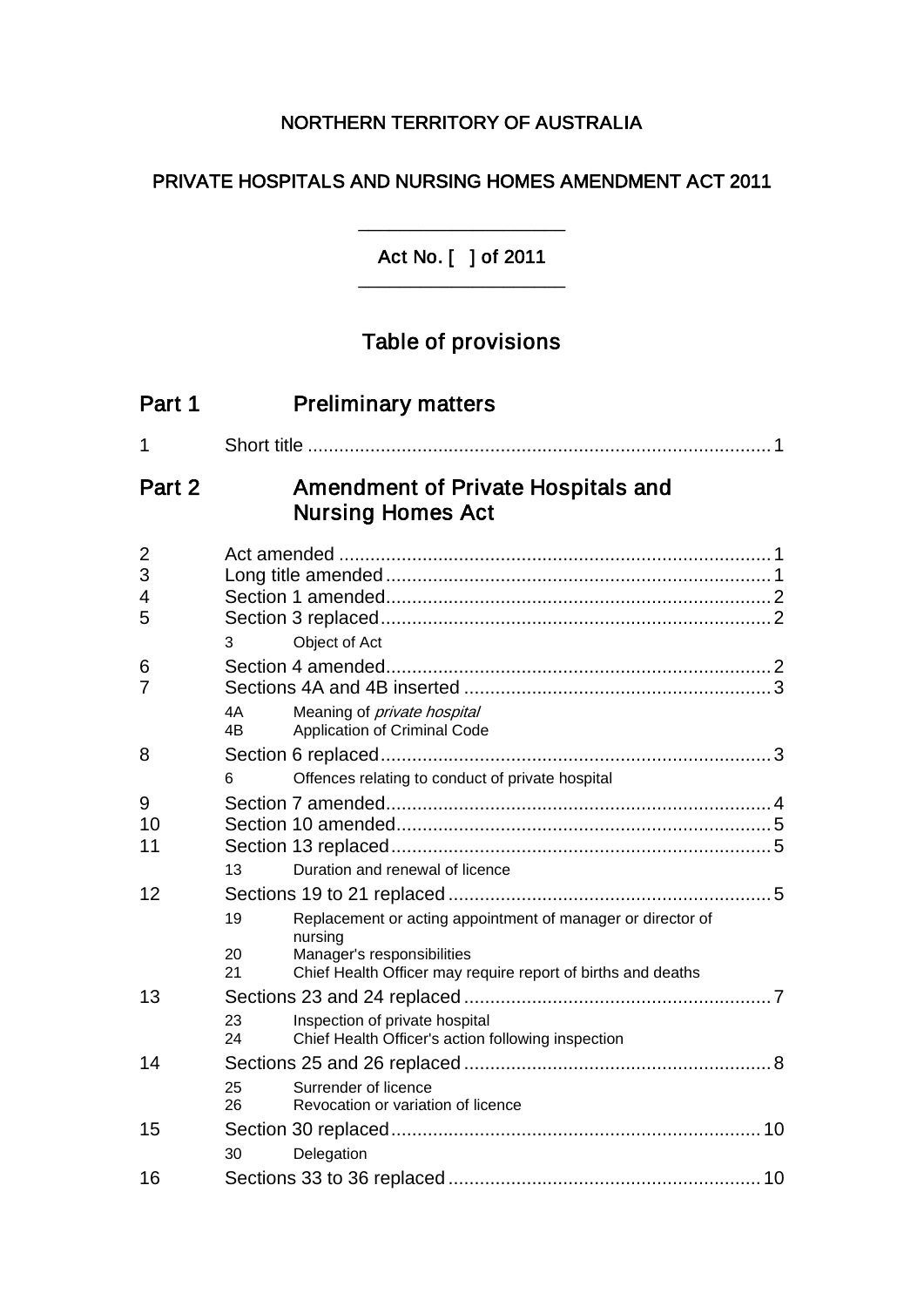| 17         | 33<br>34<br>35 | Return of licence<br>Starting proceeding for offence<br>Regulations<br>11 |
|------------|----------------|---------------------------------------------------------------------------|
| Part 3     |                | <b>Amendment of other Acts</b>                                            |
| 18         | 4              | Application of Act                                                        |
| 19         |                | 11                                                                        |
| Part 4     |                | Repeal of Act                                                             |
| 20         |                | 11                                                                        |
| Schedule 1 |                | <b>Private Hospitals and Nursing Homes Act</b><br>further amended         |
| Schedule 2 |                | <b>Other Acts amended</b>                                                 |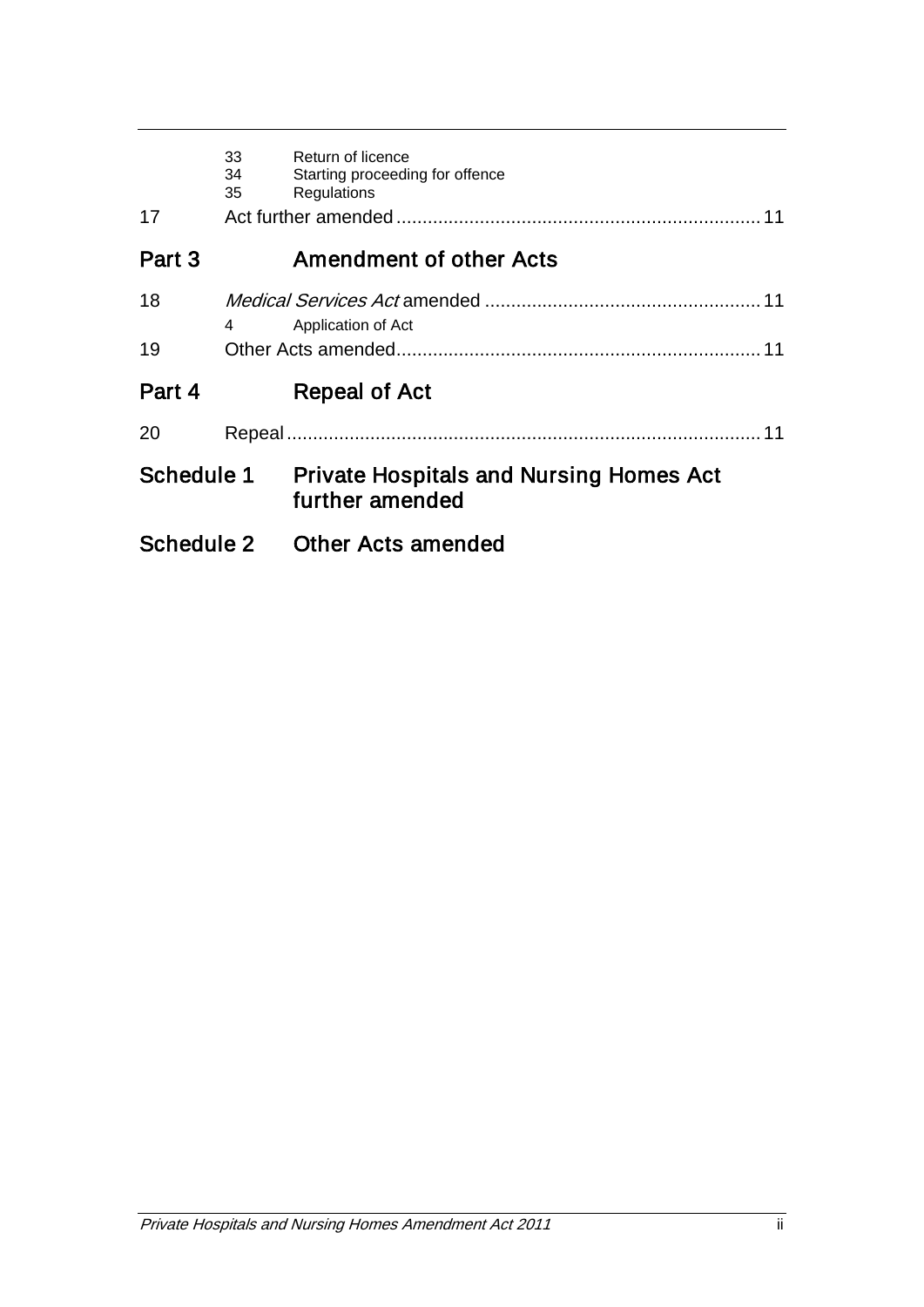

# NORTHERN TERRITORY OF AUSTRALIA \_\_\_\_\_\_\_\_\_\_\_\_\_\_\_\_\_\_\_\_

# Act No. [ ] of 2011 \_\_\_\_\_\_\_\_\_\_\_\_\_\_\_\_\_\_\_\_

An Act to amend the Private Hospitals and Nursing Homes Act, and for related purposes

> [Assented to [ ] 2011] [Second reading [ ] 2011]

The Legislative Assembly of the Northern Territory enacts as follows:

| Part 1 | <b>Preliminary matters</b> |
|--------|----------------------------|
|--------|----------------------------|

| $\overline{\mathbf{1}}$ | <b>Short title</b>                                                                      |
|-------------------------|-----------------------------------------------------------------------------------------|
|                         | This Act may be cited as the Private Hospitals and Nursing Homes<br>Amendment Act 2011. |
| Part 2                  | Amendment of Private Hospitals and Nursing<br><b>Homes Act</b>                          |
| $\overline{2}$          | <b>Act amended</b>                                                                      |
|                         | This Part amends the <i>Private Hospitals and Nursing Homes Act.</i>                    |
| $\overline{3}$          | Long title amended                                                                      |
|                         | Long title                                                                              |
|                         | omit                                                                                    |
|                         | and nursing homes                                                                       |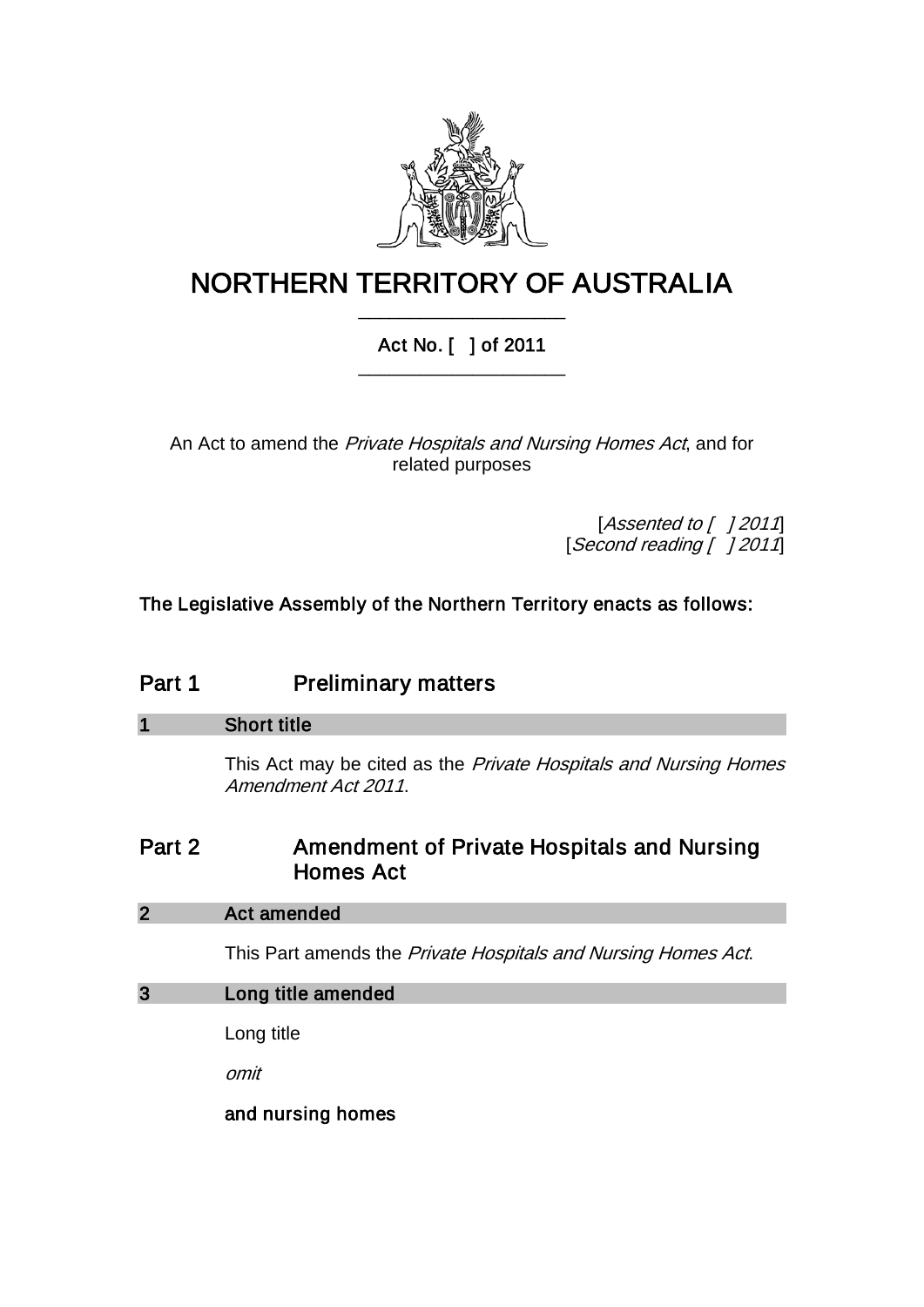### 4 Section 1 amended

Section 1

omit

and Nursing Homes

#### 5 Section 3 replaced

Section 3

repeal, insert

## 3 Object of Act

- (1) The object of this Act is to protect the health and welfare of people receiving medical or surgical treatment in private hospitals.
- (2) To achieve the object, this Act:
	- (a) requires persons to hold licences to conduct private hospitals; and
	- (b) provides for the management and inspection of private hospitals.

#### 6 Section 4 amended

(1) Section 4

omit

, unless the contrary intention appears

(2) Section 4, definitions *manager, matron, nursing home, nursing* institution, patient, private hospital and register

omit

(3) Section 4

insert (in alphabetical order)

director of nursing means a registered nurse in charge of nursing services in a private hospital.

*licensee* means the holder of a licence.

manager, of a private hospital, means the person responsible for the day-to-day management of the hospital.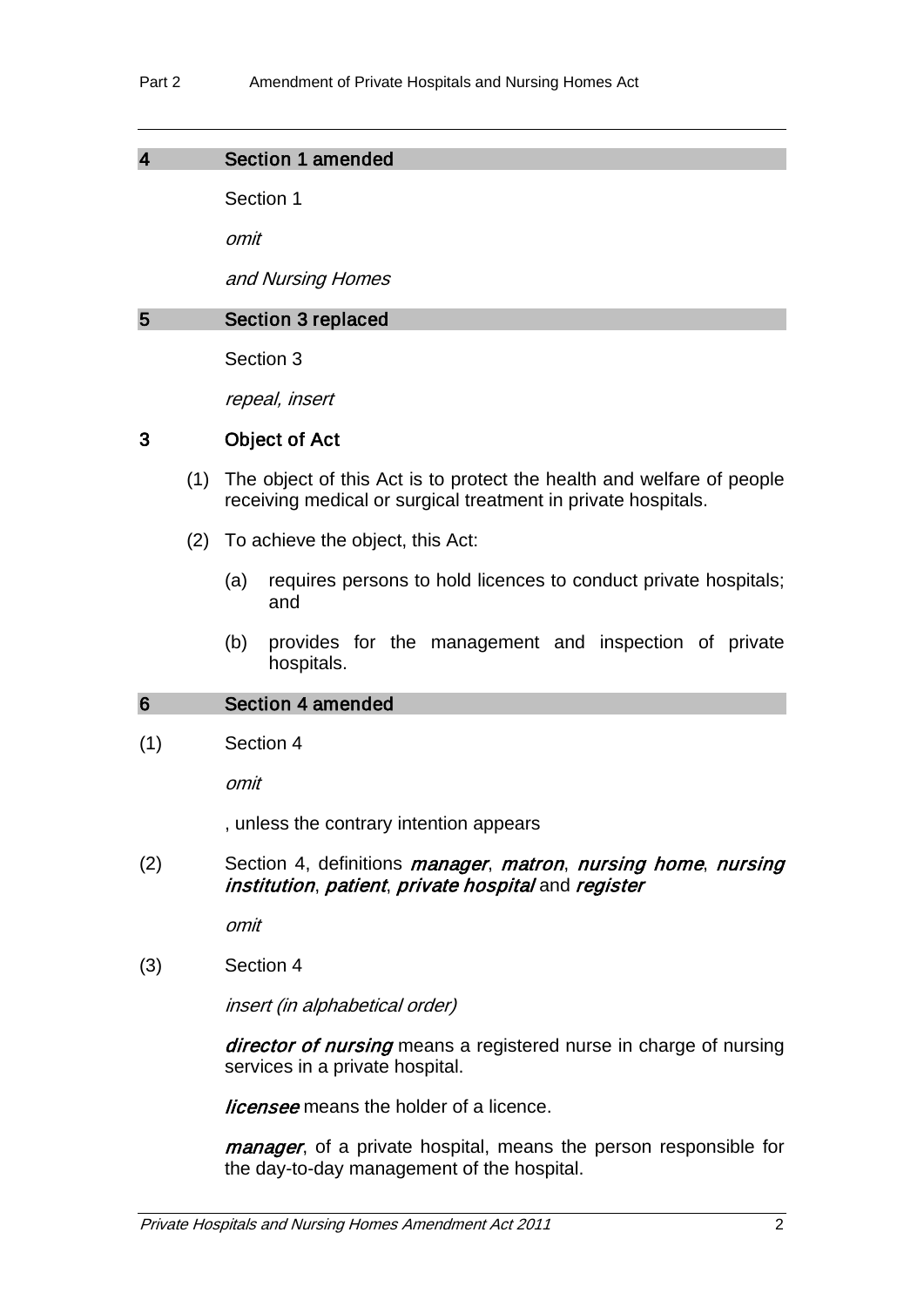patient means a person who receives medical or surgical treatment in a private hospital.

private hospital, see section 4A.

#### 7 Sections 4A and 4B inserted

After section 4, in Part 1

insert

#### 4A Meaning of *private hospital*

- (1) A *private hospital* is premises that are fitted, furnished or staffed for the accommodation of persons for medical or surgical treatment for fee or reward.
- (2) A *private hospital* includes premises for providing prescribed medical or surgical treatment for fee or reward.
- (3) A hospital conducted by the Territory is not a private hospital.
- (4) In this section:

prescribed medical or surgical treatment means medical or surgical treatment involving high risk procedures prescribed by regulation.

#### 4B Application of Criminal Code

Part IIAA of the Criminal Code applies to an offence against this Act.

Note for section 4B

Part IIAA of the Criminal Code states the general principles of criminal responsibility, establishes general defences, and deals with burden of proof. It also defines, or elaborates on, certain concepts commonly used in the creation of offences.

#### 8 Section 6 replaced

Section 6

repeal, insert

#### 6 Offences relating to conduct of private hospital

(1) A person must not conduct a private hospital unless the person is a licensee for the hospital.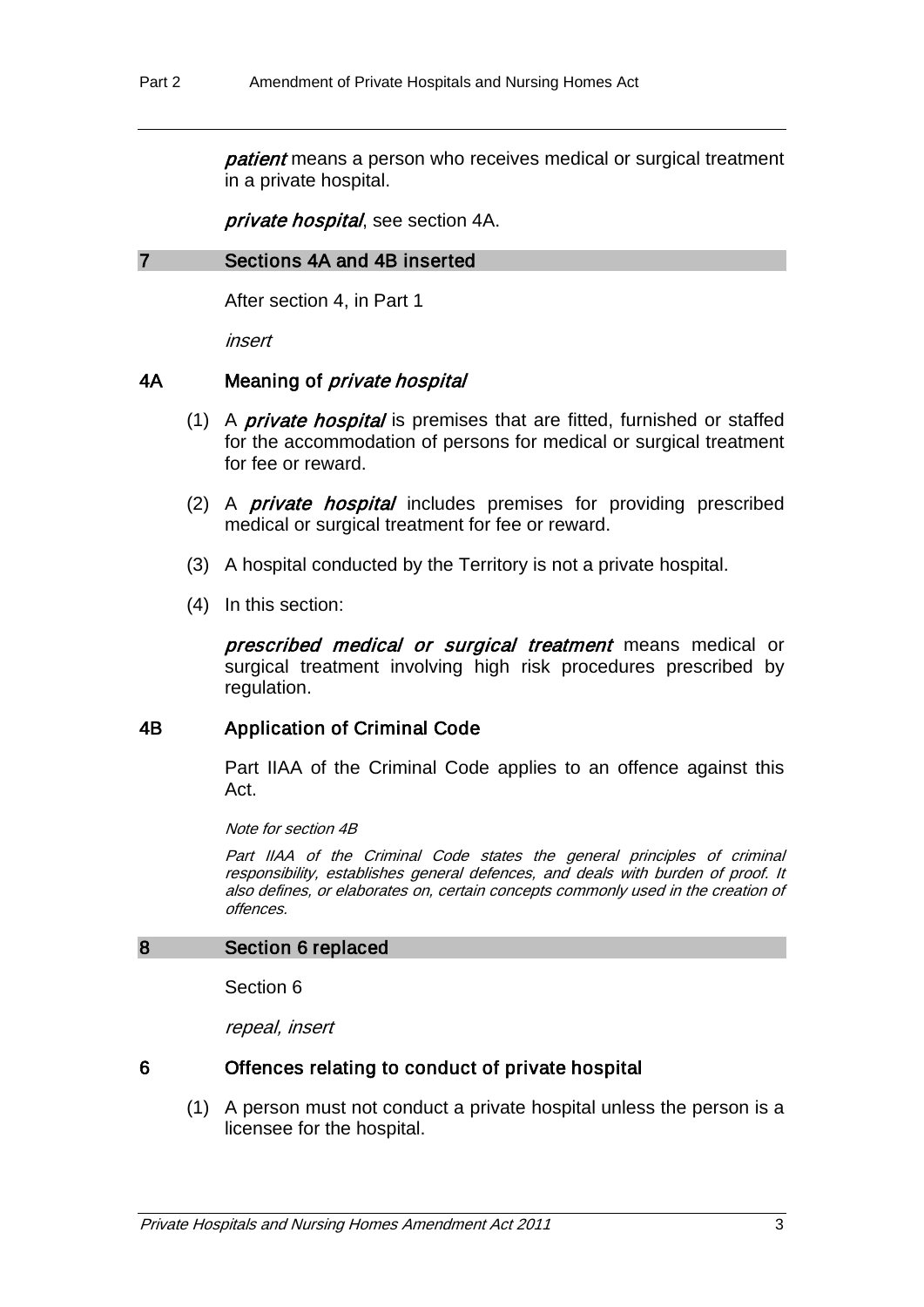Fault element: The person intentionally conducts the hospital.

Maximum penalty: 430 penalty units.

(2) A licensee must not engage in conduct that results in a contravention of a condition of the licence held by the licensee.

Fault elements:

The licensee:

- (a) intentionally engages in the conduct; and
- (b) is reckless as to whether the conduct would result in a contravention of a condition of the licence.

Maximum penalty: 430 penalty units.

- (3) Subsection (2) does not apply if, in relation to the conduct, the licensee:
	- (a) has given notice under section 22(1); and
	- (b) has not been served a notice under section 26(1)(e).
- (4) If a court finds a person guilty of an offence against subsection (1) or (2), it may, in addition to any penalty imposed for the offence, impose a penalty not exceeding 8 penalty units for each day during which the offence continues after the day the offence is committed.

#### 9 Section 7 amended

(1) Section 7(1)

omit, insert

- (1) A body corporate can hold a licence only if it is a corporation as defined in the Corporations Act 2001.
- (2) Section 7(2)

omit

shall be deemed

insert

are taken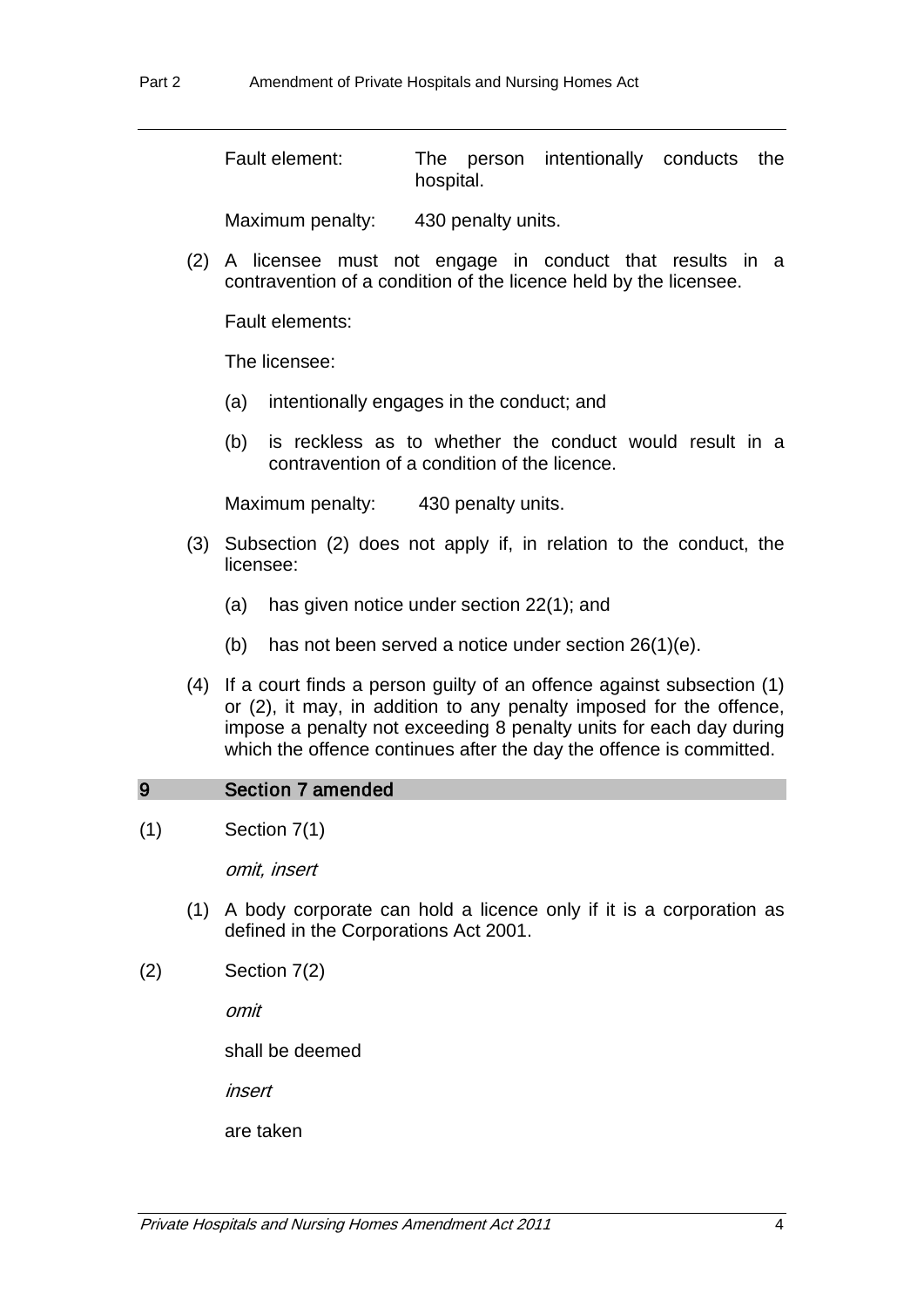## 10 Section 10 amended

(1) Section 10(1)

omit, insert

- (1) In deciding an application made under section 9, the Chief Health Officer must:
	- (a) grant or renew a licence to conduct a private hospital; or
	- (b) refuse to grant or renew a licence to conduct a private hospital.
- (2) Section 10(2)

omit

**Where** 

insert

If

## 11 Section 13 replaced

Section 13

repeal, insert

#### 13 Duration and renewal of licence

- (1) A licence takes effect on the day it is granted and continues in force for the period specified in it.
- (2) If the Chief Health Officer renews a licence, the renewed licence continues in force for the period specified in it from the day after it would have expired.

#### 12 Sections 19 to 21 replaced

Sections 19, 20 and 21

repeal, insert

### 19 Replacement or acting appointment of manager or director of nursing

(1) If the manager or director of nursing of a private hospital is unable to perform the duties of the position for a continuous period of more than 7 days, the licensee of the hospital may appoint an approved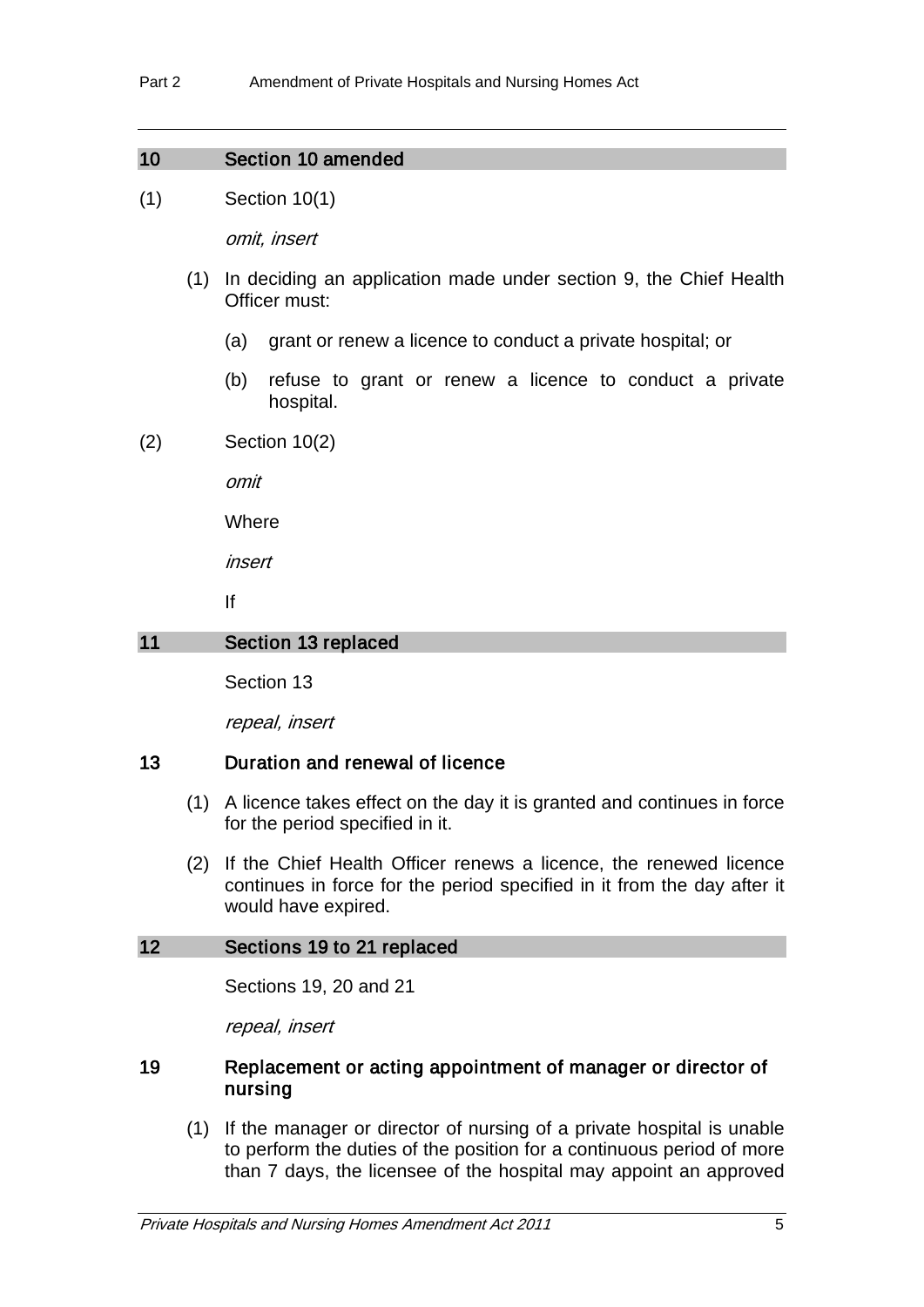person to act in the position during the period.

(2) If the manager or director of nursing of a private hospital vacates the position, the licensee of the hospital must appoint an approved person to fill the vacancy.

Maximum penalty: 100 penalty units.

- (3) However, the licensee of the hospital does not commit an offence against subsection (2) if the licensee appoints an approved person to act as the manager pending an appointment under the subsection.
- (4) If a person is appointed to fill the vacancy of the position of manager, the licensee must return the licence to the Chief Health Officer within 14 days after the appointment.

Maximum penalty: 20 penalty units.

- (5) On receipt of the licence, the Chief Health Officer must endorse on the licence the name of the person in place of the name of the person who vacated the position.
- (6) An offence against subsection (2) or (4) is an offence of strict liability.
- (7) It is a defence to a prosecution for an offence against subsection (2) or (4) if the defendant establishes a reasonable excuse.

#### 20 Manager's responsibilities

- (1) The manager of a private hospital commits an offence if the manager fails:
	- (a) to keep at the private hospital a register of patients containing the particulars mentioned in subsection (4); or
	- (b) to keep at the private hospital a record in the approved form of drug purchases and the use made of the drugs; or
	- (c) to ensure a registered nurse is on duty at the hospital at all times.

Maximum penalty: 100 penalty units.

- (2) An offence against subsection (1) is an offence of strict liability.
- (3) It is a defence to a prosecution for an offence against subsection (1) if the defendant establishes a reasonable excuse.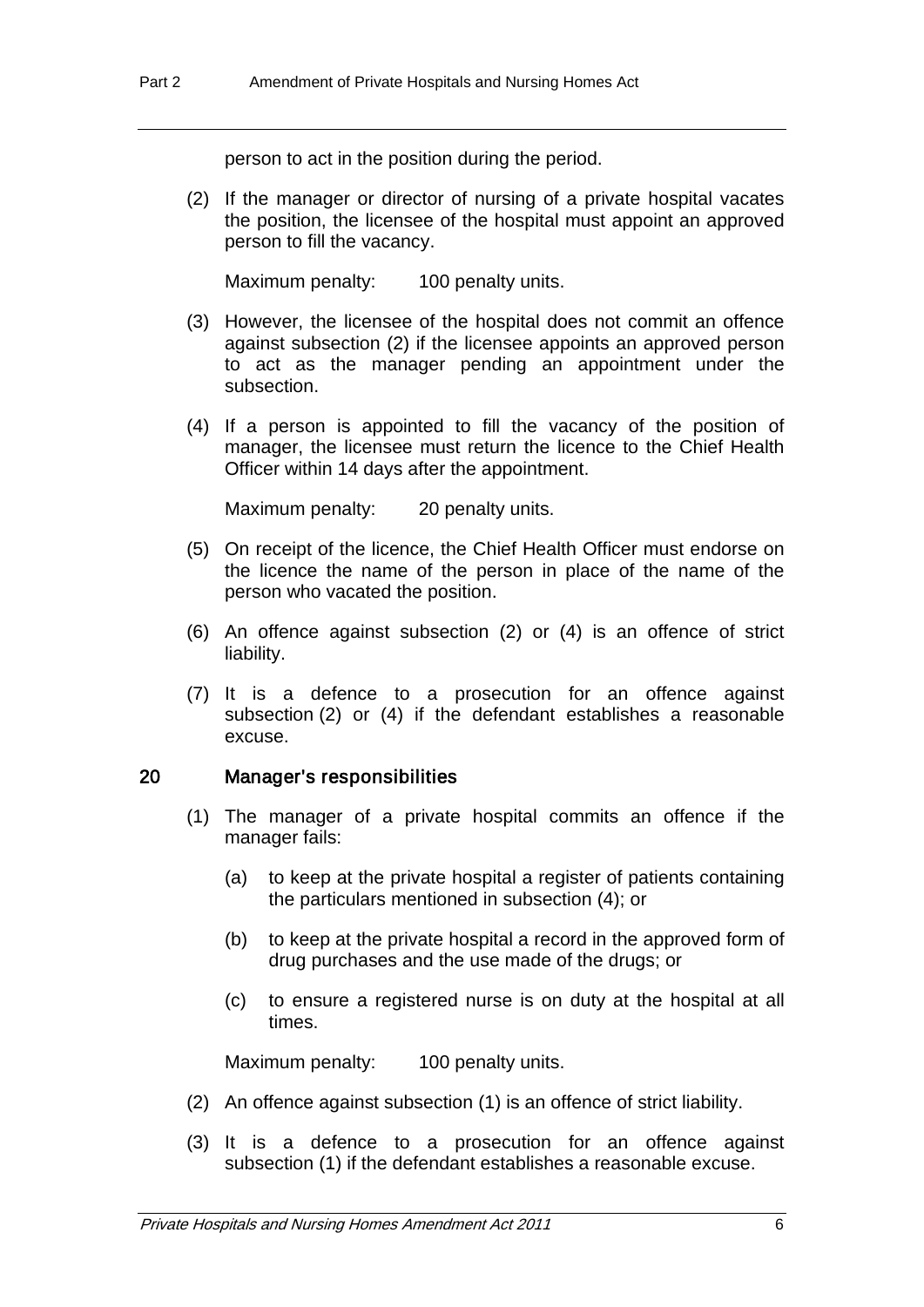- (4) The register of patients must contain the following particulars for each patient in the hospital:
	- (a) the patient's name, age and address;
	- (b) the date of reception of the patient into the private hospital;
	- (c) the name of the medical practitioner attending the patient;
	- (c) the drugs administered to the patient;
	- (d) the date the patient leaves the private hospital or dies;
	- (e) if the patient gives birth to a child at the hospital:
		- (i) the date of the birth; and
		- (ii) the sex of the child; and
		- (iii) whether the child was born alive or still-born;
	- (f) other particulars prescribed by regulation.

#### 21 Chief Health Officer may require report of births and deaths

- (1) The Chief Health Officer may, by written notice, require the licensee of a private hospital to give the Chief Health Officer a report in the approved form of each birth and death occurring at the hospital for the period stated in the notice.
- (2) The licensee must comply with the notice within 10 days after it is given.

Maximum penalty: 100 penalty units.

(3) An offence against subsection (2) is an offence of strict liability.

#### 13 Sections 23 and 24 replaced

Sections 23 and 24

repeal, insert

#### 23 Inspection of private hospital

- (1) The Chief Health Officer must ensure each private hospital is inspected not less than once a year.
- (2) The Chief Health Officer may, in writing, authorise a person to enter a private hospital at any reasonable time to inspect the hospital.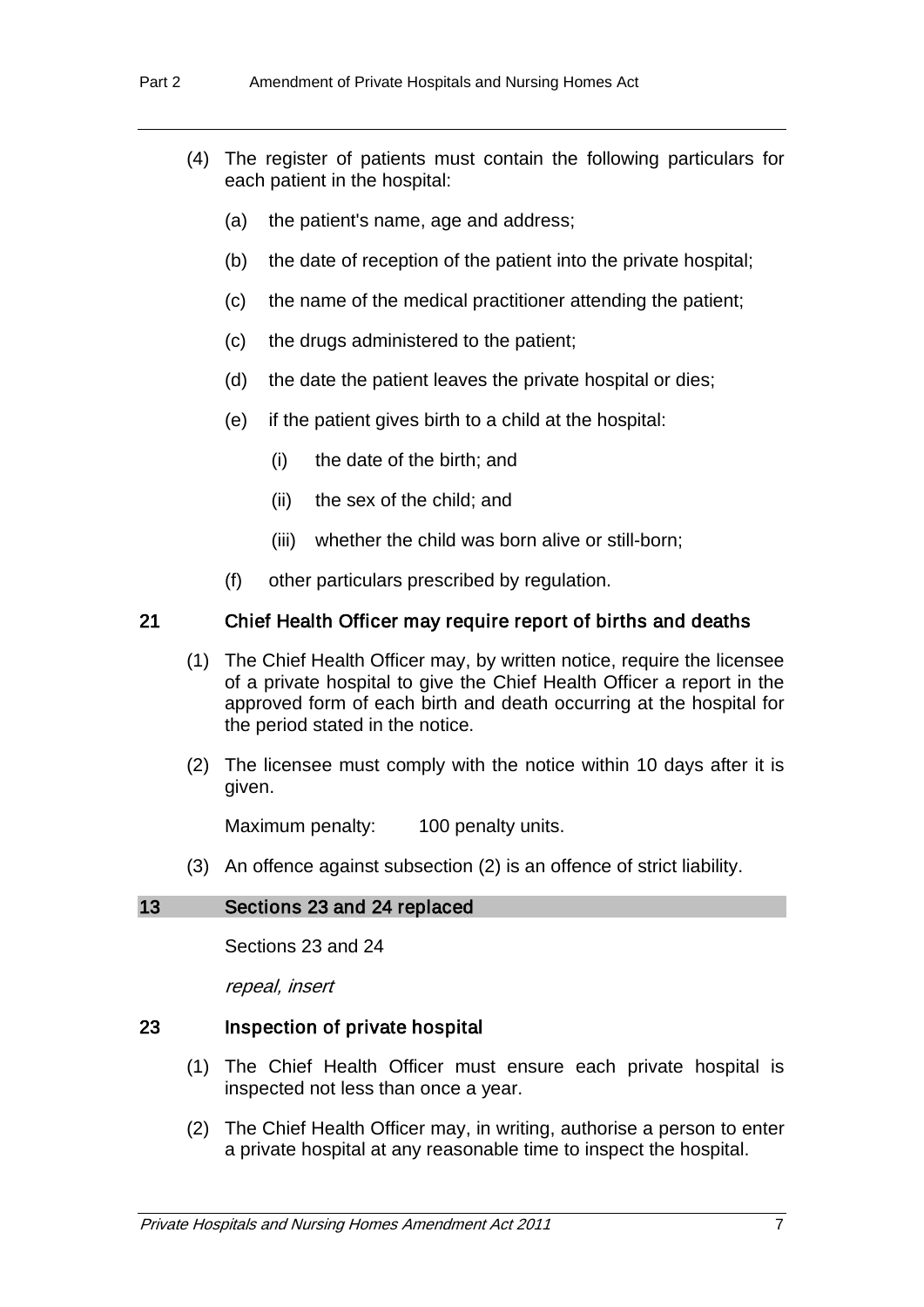- (3) The person authorised may inspect:
	- (a) the register of patients mentioned in section 20(1)(a); and
	- (b) premises and equipment of the hospital; and
	- (c) anything else specified in the authorisation.
- (4) The person authorised must, as soon as practicable after concluding an inspection, give the Chief Health Officer a written report on the inspection.

#### 24 Chief Health Officer's action following inspection

After an inspection of a private hospital under section 23, the Chief Health Officer may, by written notice given to the licensee of the hospital, require any of the following to be carried out at the time and in the way specified in the notice:

- (a) repairs, alterations, additions or improvements to the premises or equipment of the hospital, or anything else inspected under the authorisation;
- (b) changes in the management of the hospital.

#### 14 Sections 25 and 26 replaced

Sections 25 and 26

repeal, insert

#### 25 Surrender of licence

- (1) A licensee may surrender the licensee's licence by written notice given to the Chief Health Officer.
- (2) The surrender takes effect on:
	- (a) the day the notice is given to the Chief Health Officer; or
	- (b) if a later day of effect is stated in the notice the later day.
- (3) The person who held the licence must return the licence to the Chief Health Officer within 14 days after the day the surrender takes effect.

Maximum penalty: 20 penalty units.

(4) An offence against subsection (3) is an offence of strict liability.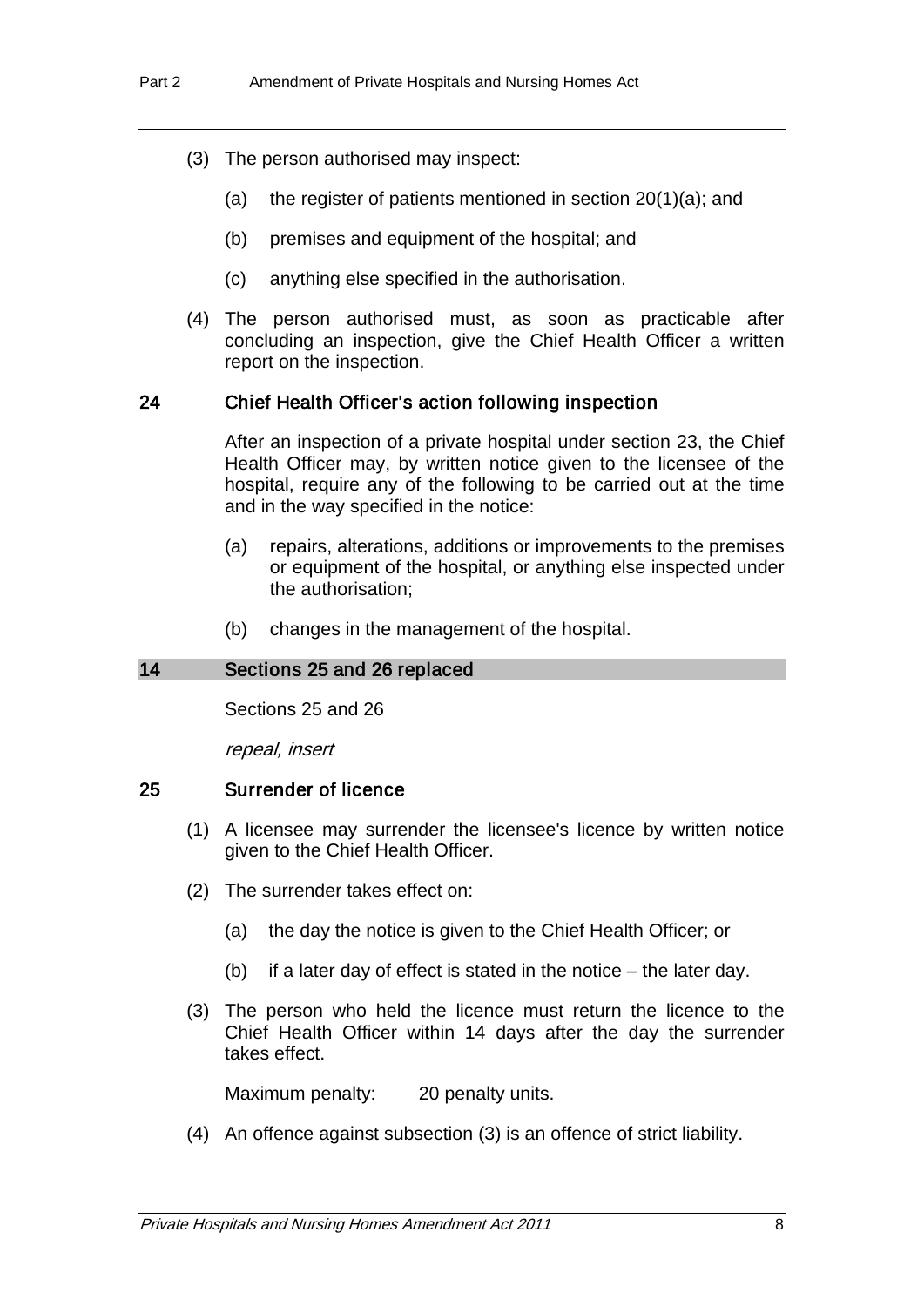(5) It is a defence to a prosecution for an offence against subsection (3) if the defendant establishes a reasonable excuse.

#### 26 Revocation or variation of licence

- (1) The Chief Health Officer may, by written notice given to a licensee, revoke the licence, or vary the conditions of the licence, held by the licensee if:
	- (a) a manager is not appointed as provided by section 19(2) and (3); or
	- (b) an application is made under section 22(1); or
	- (c) the licensee fails to comply with a notice under section 24 within the time specified in it; or
	- (d) section 27(3)(c) applies because of a report on an inquiry into a complaint; or
	- (e) the Chief Health Officer is satisfied the private hospital:
		- (i) is not adequately equipped or is managed in a way that requires its closure; or
		- (ii) is no longer being conducted; or
	- (f) the licensee:
		- (i) refuses to allow an inspection of the private hospital in accordance with Part 4, Division 1; or
		- (ii) fails to comply with a condition of the licence; or
		- (iii) is found guilty of an offence against, this Act, the Health Practitioner Regulation National Law or the Health Practitioners Act or
		- (iv) is found guilty of an indictable offence, whether in the Territory or elsewhere.
- (2) If the Chief Health Officer revokes a licence or varies the conditions of a licence under subsection (1), the Chief Health Officer must give the licensee, or the person who held the licence, a written notice specifying the Chief Health Officer's reasons for doing so.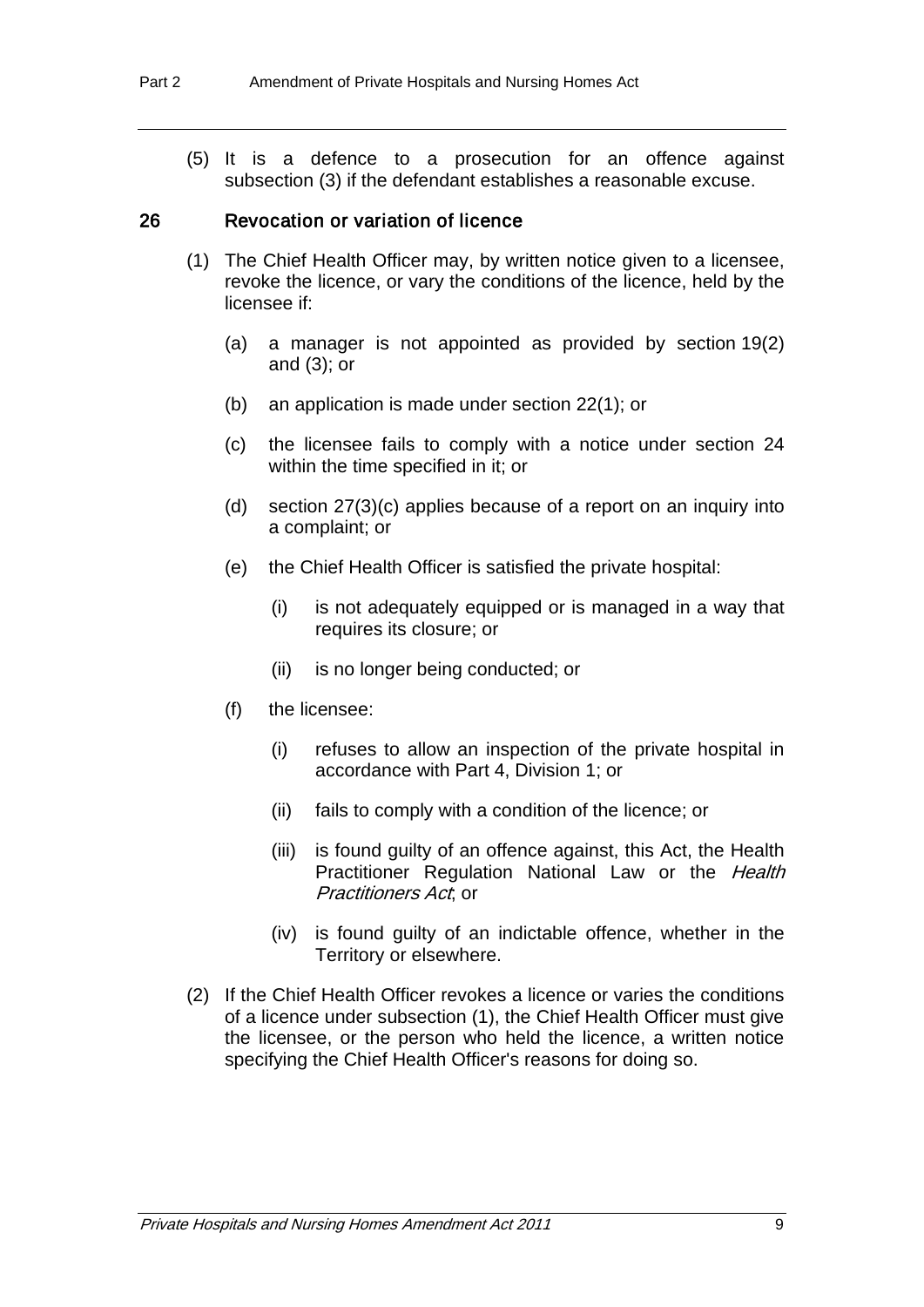## 15 Section 30 replaced

Section 30

repeal, insert

## 30 Delegation

The Chief Health Officer may delegate any of the Chief Health Officer's powers and functions under this Act to a public sector employee.

#### 16 Sections 33 to 36 replaced

Sections 33 to 36

repeal, insert

## 33 Return of licence

- (1) This section applies if:
	- (a) an application for the renewal of a licence is refused under section 10(1)(b); or
	- (b) a licence is revoked under section 26(1).
- (2) The person who held the licence must return the licence to the Chief Health Officer within 7 days after its expiry or the person receives notice of its revocation.

Maximum penalty: 20 penalty units.

- (3) An offence against subsection (2) is an offence of strict liability.
- (4) It is a defence to a prosecution for an offence against subsection (2) if the defendant establishes a reasonable excuse.

#### 34 Starting proceeding for offence

Proceedings for an offence against this Act may be started only by an approved person.

## 35 Regulations

- (1) The Administrator may make regulations under this Act.
- (2) A regulation may provide for the following:
	- (a) the minimum standards of accommodation required for patients in private hospitals;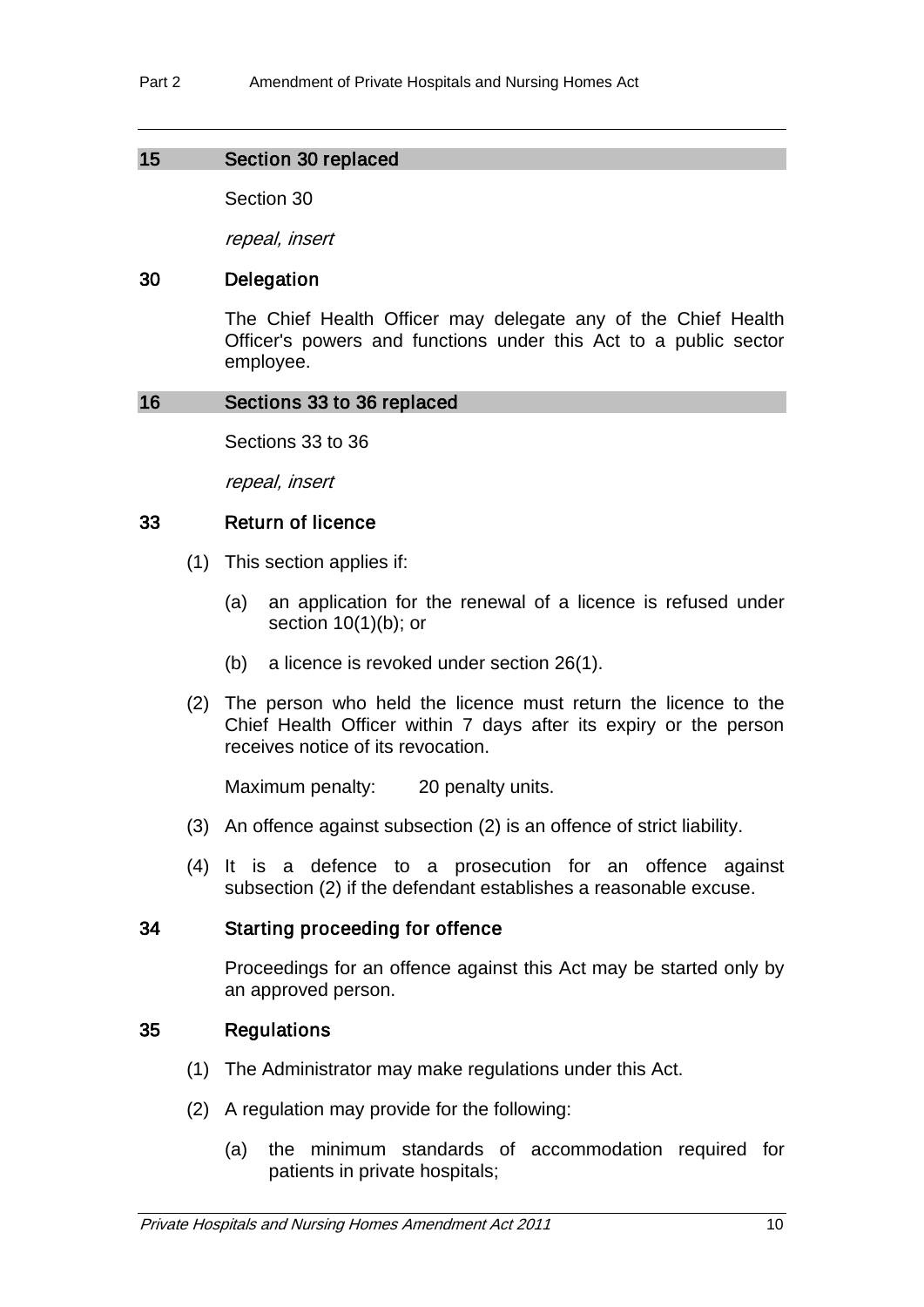- (b) hearing of appeals under Part 5;
- (c) provide for an offence against a regulation to be an offence of strict or absolute liability but not with a penalty exceeding 100 penalty units.

#### 17 Act further amended

Schedule 1 has effect.

# Part 3 Amendment of other Acts

#### 18 Medical Services Act amended

- (1) This section amends the Medical Services Act.
- (2) Section 4

repeal, insert

## 4 Application of Act

- (1) Subject to subsection (2), this Act does not apply in relation to:
	- (a) a private hospital; or
	- (b) a residential facility for which an approval is in force under the Aged Care Act 1997 (Cth) for an approved provider to provide residential care to persons in the facility.
- (2) Section 11 applies in relation to a private hospital.
- (3) In this section:

private hospital, see section 4A of the Private Hospitals Act.

#### 19 Other Acts amended

Schedule 2 has effect.

# Part 4 Repeal of Act

#### 20 Repeal

The Private Hospitals and Nursing Homes Amendment Act 2002 (Act No. 58 of 2002) is repealed.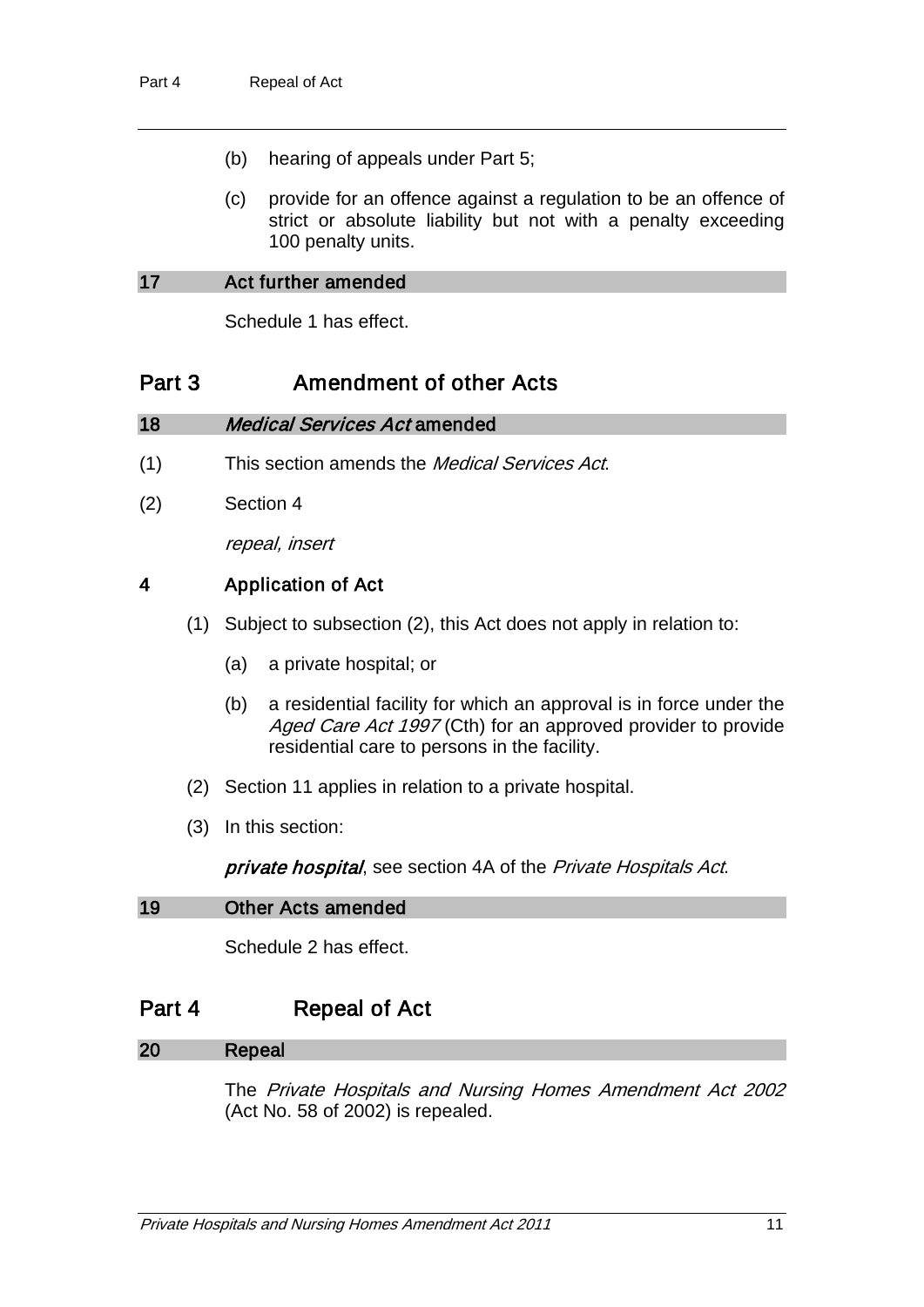# Schedule 1 Private Hospitals and Nursing Homes Act further amended

section 17

| Provision                 | Amendment                                             |                                                                                 |
|---------------------------|-------------------------------------------------------|---------------------------------------------------------------------------------|
|                           | omit                                                  | insert                                                                          |
| Part I, heading           | whole heading                                         | <b>Part 1 Preliminary</b><br>matters                                            |
| Part II, heading          | whole heading                                         | Part 2 Licensing of<br>private hospitals                                        |
| section 5                 | or a nursing home                                     |                                                                                 |
| section 8                 | section $6(1)(a)$ shall not<br>be                     | section $6(1)$ is not                                                           |
| section $9(1)$            | or a nursing home shall                               | must                                                                            |
| section 9(2)              | or nursing home shall                                 | must                                                                            |
| section $9(3)$            | shall                                                 | must                                                                            |
| section $9(3)(a)$ and (b) | or nursing home;                                      | ; and                                                                           |
| section $9(3)(c)$         | matron of the private<br>hospital or nursing<br>home; | director of nursing of<br>the private hospital; and                             |
| section $9(3)(d)$         | or nursing home                                       |                                                                                 |
| section $9(3)(e)$         | or nursing home,                                      | ; and                                                                           |
| section $9(3)$            | all words after<br>paragraph (e)                      | (f)<br>any other<br>information the<br><b>Chief Health</b><br>Officer requires. |
| section 11                | shall<br>(all references)                             | must                                                                            |
| section 12, heading       | , &c.                                                 | or conditions                                                                   |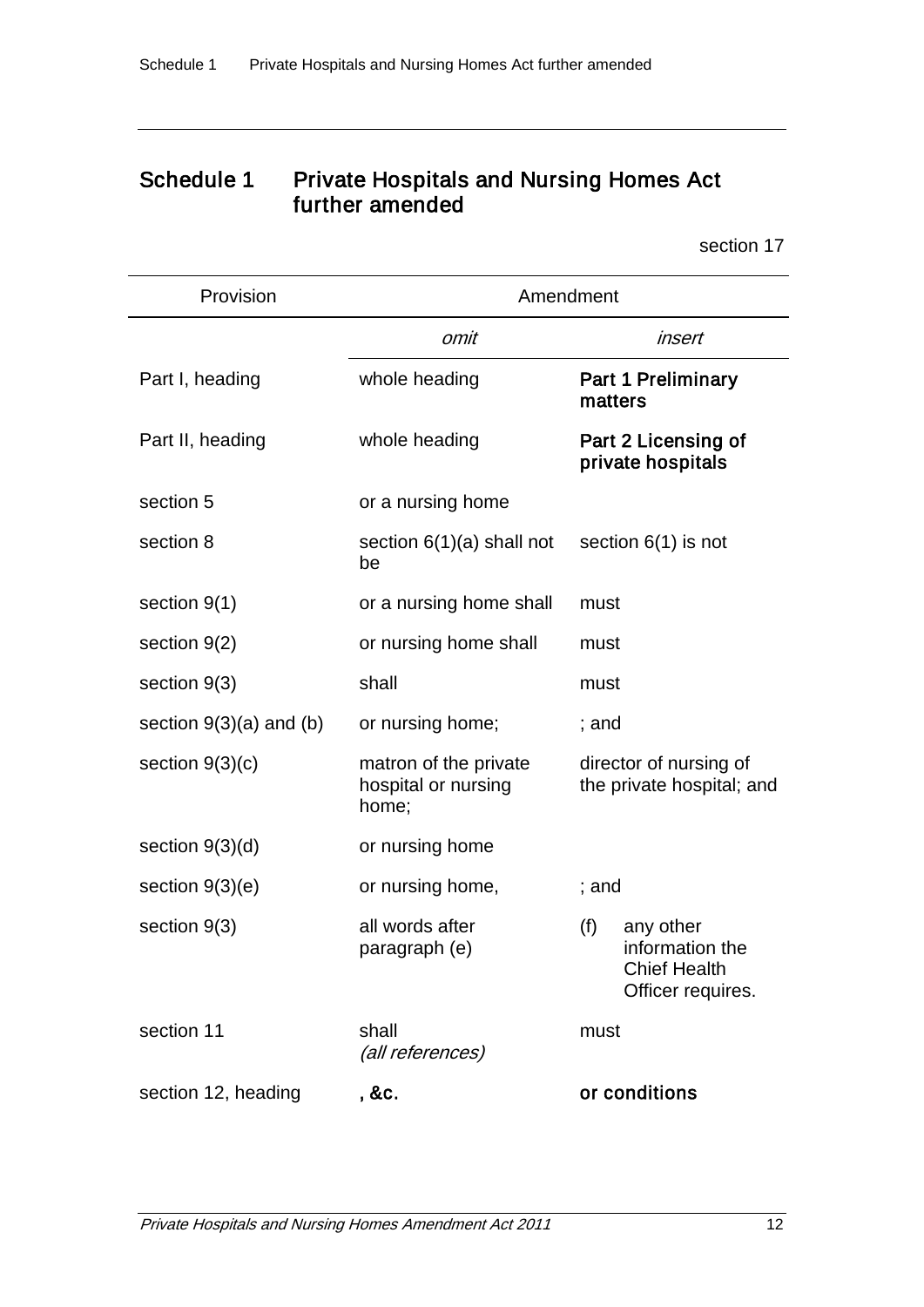| section 12          | Where<br>he shall                                               | lf<br>the Chief Health Officer            |
|---------------------|-----------------------------------------------------------------|-------------------------------------------|
|                     |                                                                 | must                                      |
|                     | the case may be                                                 | appropriate                               |
| section 15          | shall                                                           | must                                      |
| section $16(2)$     | Where                                                           | lf                                        |
| section $16(3)$     | Where                                                           | lf                                        |
|                     | shall be deemed                                                 | are taken                                 |
| section 17, heading | , &c.                                                           | or conditions                             |
| section 17          | Where                                                           | lf                                        |
|                     | he shall                                                        | the Chief Health Officer<br>must          |
|                     | , or the imposition of<br>the conditions, as the<br>case may be | or imposition of the<br>conditions        |
|                     |                                                                 |                                           |
| Part III, heading   | whole heading                                                   | Part 3 Management of<br>private hospitals |
| section 18, heading | nursing institution                                             | private hospital                          |
| section $18(1)$     | shall be deemed                                                 | is taken                                  |
|                     | nursing institution                                             | private hospital                          |
| section $18(2)$     | 19(2), upon                                                     | 19(5), on                                 |
|                     | shall                                                           | must                                      |
| section 18(3)       | nursing institution                                             | private hospital                          |
| section 18(4)       | he had given                                                    | the licensee gave                         |
|                     | him                                                             | the manager                               |
| section $22(1)$     | Where a nursing<br>institution                                  | If a private hospital                     |
|                     | shall                                                           | must                                      |
| section $22(2)$     | nursing institution                                             | private hospital                          |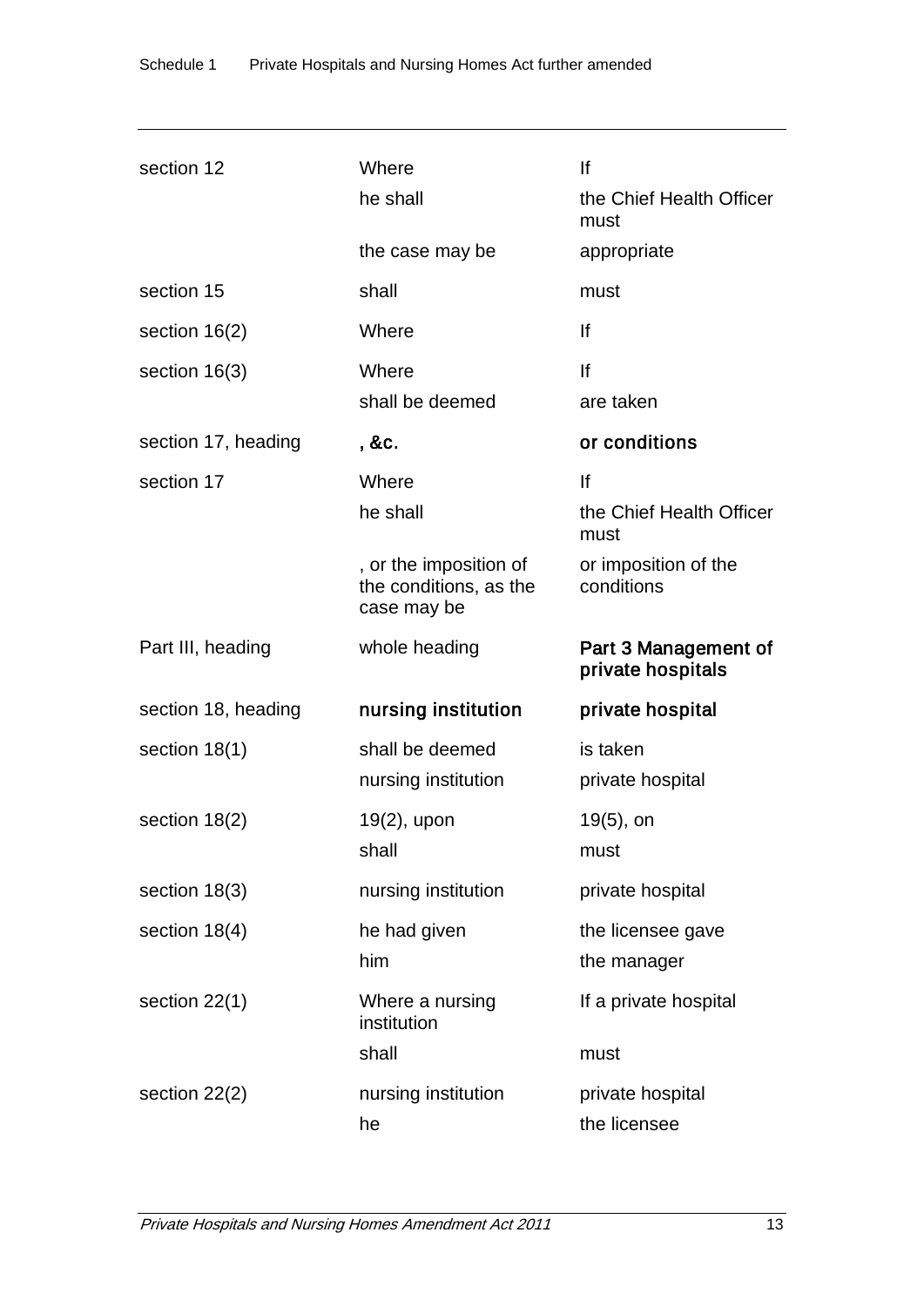| Part IV, heading                               | whole heading                              | Part 4 Control of<br>private hospitals                                                         |
|------------------------------------------------|--------------------------------------------|------------------------------------------------------------------------------------------------|
| section $27(2)$                                | authorize<br>him<br>his                    | authorise<br>the Chief Health Officer<br>the person's                                          |
| section $27(3)$                                | all words from "a<br>written" to "to him:" | the report and on the<br>other information<br>available to the Chief<br><b>Health Officer:</b> |
| section $27(3)(a)$ , at the<br>end             |                                            | or                                                                                             |
| section $27(3)(b)$                             | authorize                                  | authorise                                                                                      |
| Part IV, Division 3 and<br>section 28, heading | nursing institution                        | private hospital                                                                               |
| section $28(1)$                                | Where                                      | lf                                                                                             |
|                                                | section $26(1)(a)$ he<br>shall, unless he  | section 26(1), the Chief<br>Health Officer must,<br>unless the Chief Health<br>Officer         |
|                                                | nursing institution<br>(all references)    | private hospital                                                                               |
| section $28(2)$                                | his                                        |                                                                                                |
|                                                | shall be                                   | are                                                                                            |
| Part V, heading                                | Part V                                     | Part 5                                                                                         |
| section 29(2)                                  | shall                                      | must                                                                                           |
| section $29(2)(a)$ , at the<br>end             |                                            | and                                                                                            |
| section 29(3)                                  | shall                                      | must                                                                                           |
| section 29(4)                                  | the purposes of                            |                                                                                                |
| section 29(5)                                  | shall                                      | must                                                                                           |
| section 29(5)(a) and<br>(b), at the end        |                                            | or                                                                                             |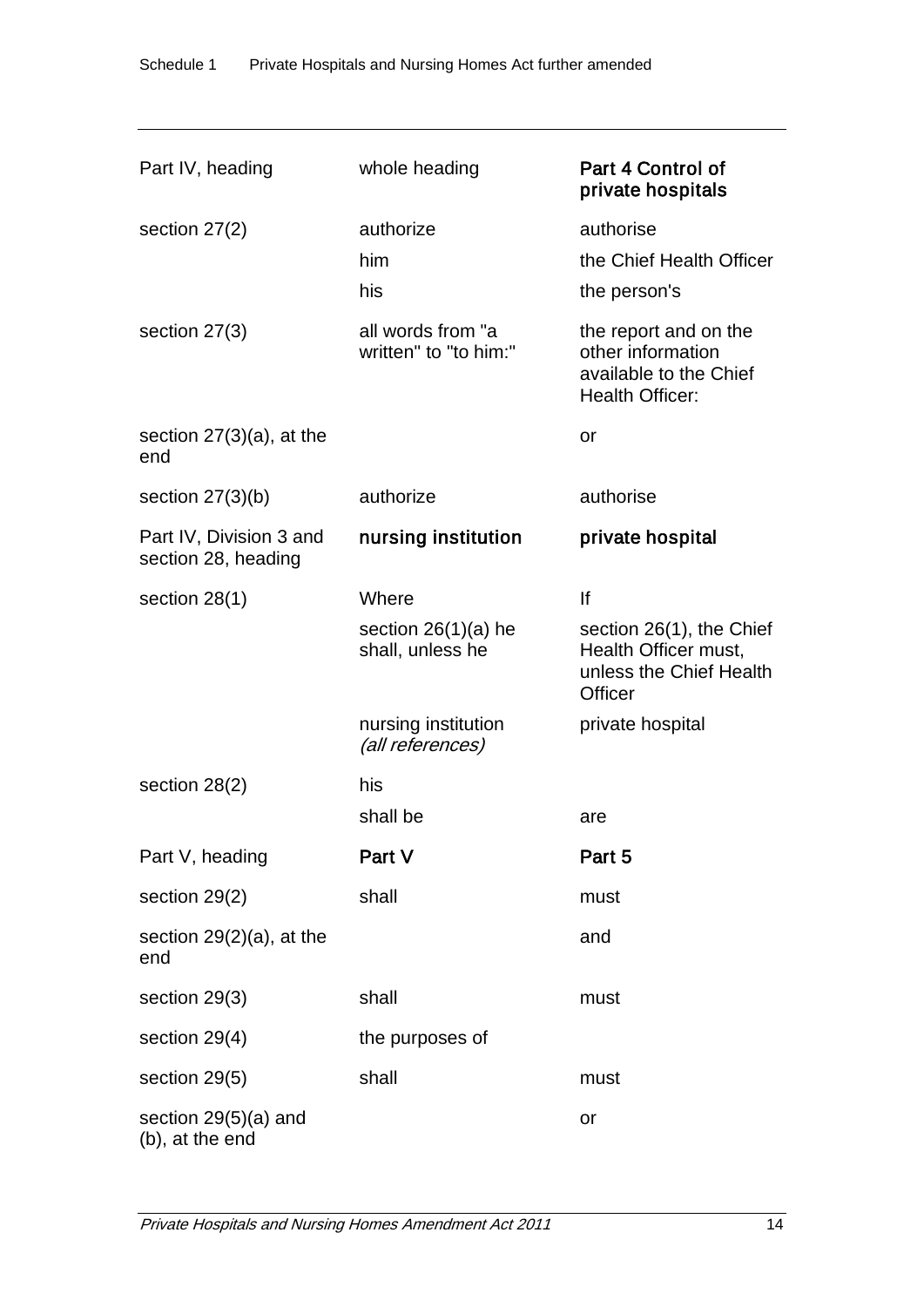| section $29(5)(c)$                        | his                 | it's                                   |
|-------------------------------------------|---------------------|----------------------------------------|
|                                           |                     |                                        |
| section 29(6)                             | Where               | lf                                     |
|                                           | where               | if                                     |
| Part VI, heading                          | whole heading       | <b>Part 6 Miscellaneous</b><br>matters |
| section $31(1)(a)$ and<br>(b), at the end |                     | or                                     |
| section $31(2)$                           | nursing institution | private hospital                       |
| section 32                                | Where               | lf                                     |
|                                           | he may, upon        | the Chief Health Officer<br>may, on    |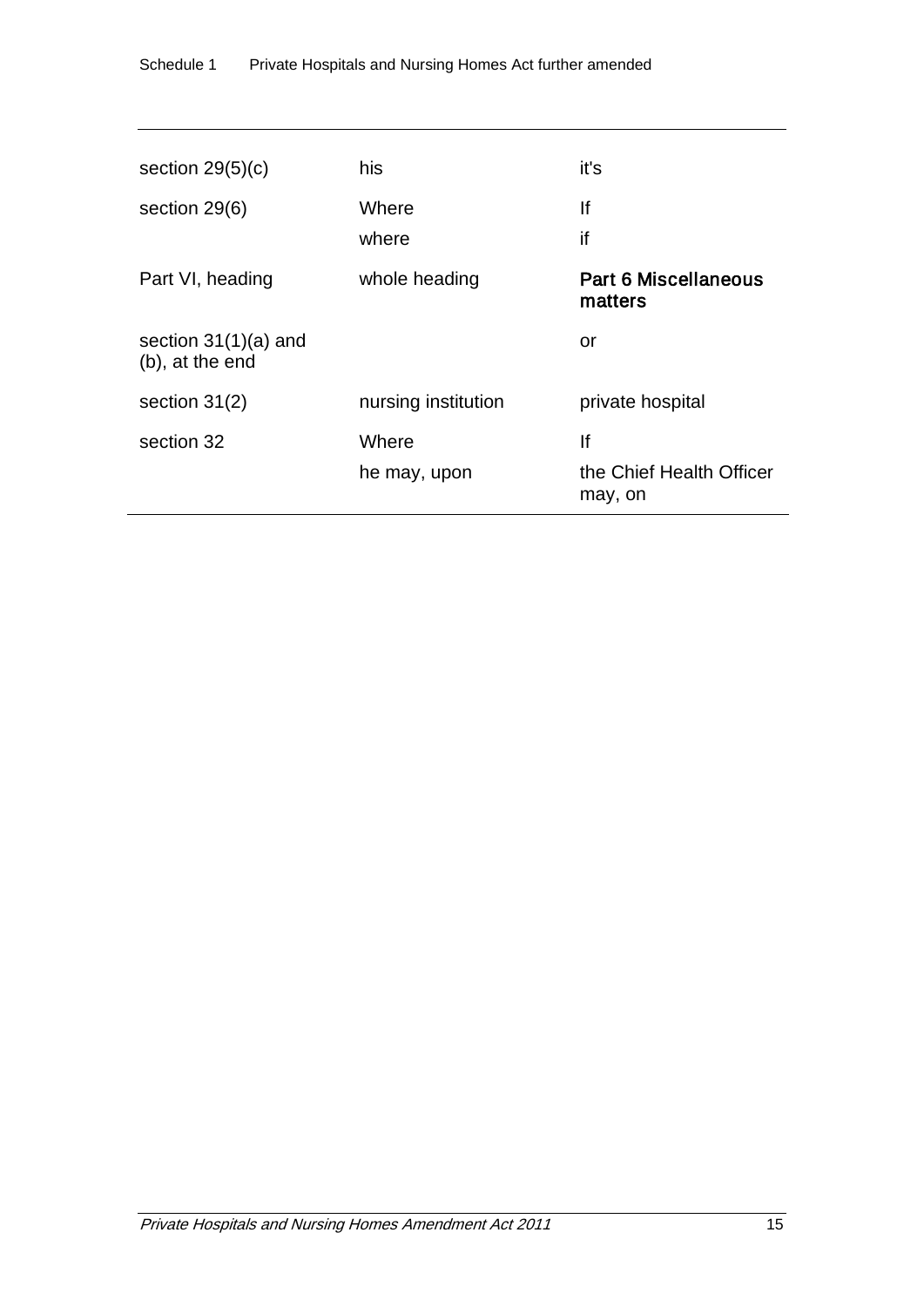# Schedule 2 Other Acts amended

section 19

| Provision                                                 | Amendment        |                        |                                                                                                                                                                                                            |
|-----------------------------------------------------------|------------------|------------------------|------------------------------------------------------------------------------------------------------------------------------------------------------------------------------------------------------------|
|                                                           | omit             |                        | insert                                                                                                                                                                                                     |
| <b>Care and Protection of Children Act</b>                |                  |                        |                                                                                                                                                                                                            |
| section 13, definition<br><i>hospital</i> , paragraph (b) | whole paragraph  | (b)                    | a private hospital<br>as defined in<br>section 4A of the<br><b>Private Hospitals</b><br>Act.                                                                                                               |
| Poisons and Dangerous Drugs Act                           |                  |                        |                                                                                                                                                                                                            |
| section 6(1), definition                                  | whole definition | <i>hospital</i> means: |                                                                                                                                                                                                            |
| hospital                                                  |                  | (a)                    | a hospital as<br>defined in<br>section 5 of the<br><b>Medical Services</b><br>Act, or                                                                                                                      |
|                                                           |                  | (b)                    | a private hospital<br>as defined in<br>section 4A of the<br><b>Private Hospitals</b><br>Act, or                                                                                                            |
|                                                           |                  | (c)                    | a residential<br>facility for which<br>an approval is in<br>force under the<br>Aged Care Act<br>1997 (Cth) for an<br>approved provider<br>to provide<br>residential care to<br>persons in the<br>facility. |
| Public Interest Disclosure Act                            |                  |                        |                                                                                                                                                                                                            |
| section 6(3), definition<br>nursing home                  | whole definition |                        | nursing home, see<br>section 5 of the Medical                                                                                                                                                              |

section 5 of the Medical Services Act.